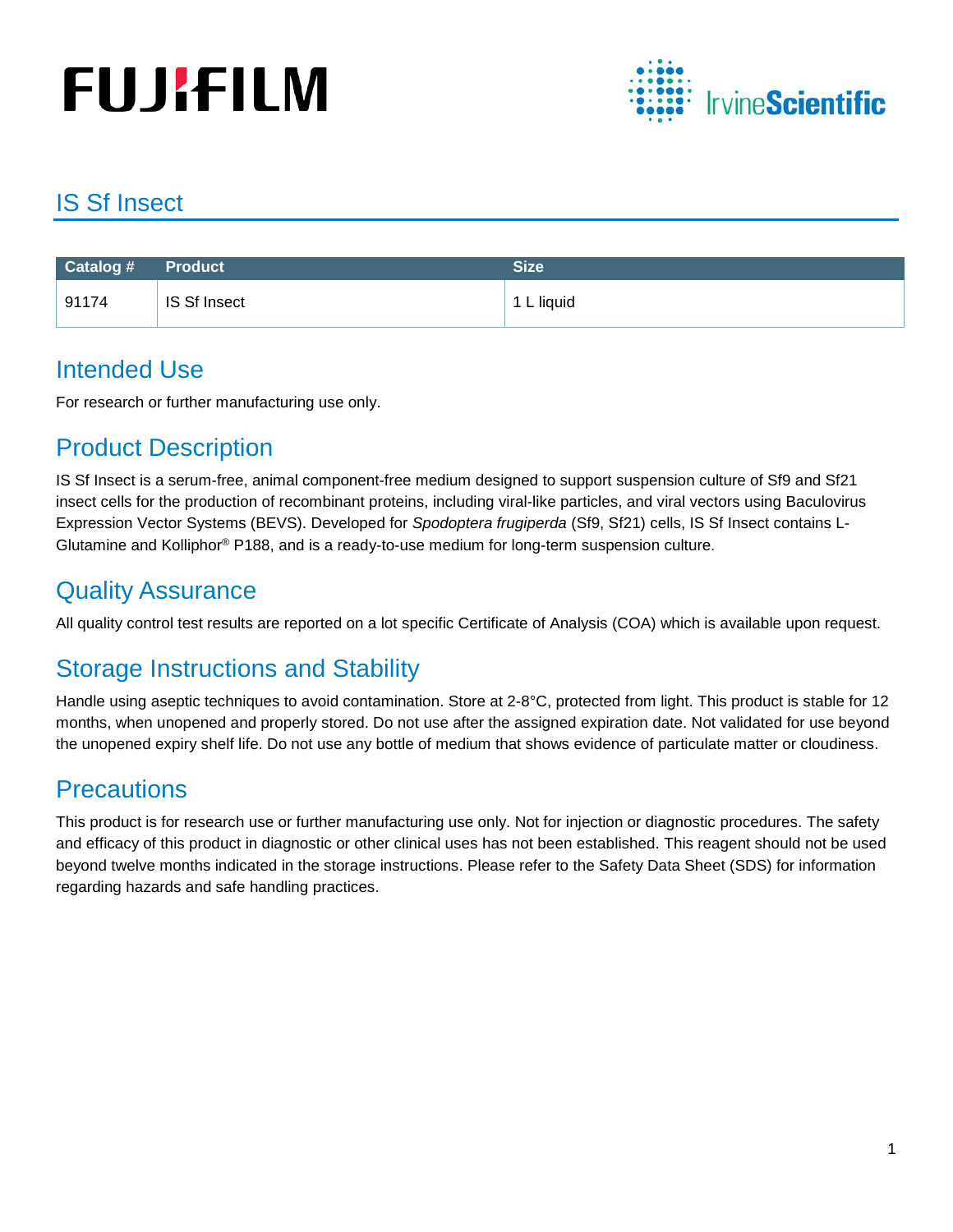# Directions for Use

#### **MEDIUM SUPPLEMENT**

This medium comes supplemented with L-Glutamine, however it can be further supplemented according to user needs.

#### **CELL RECOVERY AND ADAPTATION**

- 1. Supplement IS Sf Insect medium (PN# 91174) as needed according to user preference. Prior to supplementation, note that the medium contains glutamine and Kolliphor® P188. Aseptically transfer appropriate volume (30 mL) of supplemented medium into an Optimum Growth 125 mL Flask (Thomson# 931110 or equivalent) and equilibrate in a 27ºC, 0% CO2, 0% humidity incubator.
- 2. Thaw frozen cell vial rapidly in a 37°C water bath.
- 3. Cell Washing:
	- a. Transfer cryovial contents into pre-equilibrated IS Sf Insect Media (PN# 91174) at a concentration of  $2 \times 10^6$ cell/mL.
	- b. Centrifuge conical tube at 200 x *g* for 5 minutes.
	- c. Aseptically decant the supernatant.
- 4. Transfer the cells to a culture flask with pre-equilibrated IS Sf Insect medium (from step 1) to achieve an initial viable cell density of 3 x 10<sup>6</sup> cells/mL.
- 5. Incubate culture in a 27ºC, 0% CO2, 0% humidity incubator for 3 to 4 days.
- 6. Following the *Subculturing Procedure* below, subculture cells for a minimum of three passages in IS Sf insect media.
- 7. To assure optimum performance and allow for complete adaptation, maintain cells in IS Sf Insect medium for several passages, and passage biweekly. A minimum of three passages in IS Sf Insect medium is strongly recommended before use in applications.
- 8. If severe cell aggregation is observed, continue passaging with the following recommendation:
	- a. Supplement 2 mL/L Anti-Clumping Supplement (PN# 91150).
- 9. In most cases, Sf9 cells can be directly adapted into IS Sf Insect medium (PN# 91174). If cells grow slowly (less than
	- $1 \times 10^6$  cells/mL within 4 days) with viability below 80%, continue passaging with the following recommendations:
		- a. Increase seeding density to 1.5-2.0 x 106 cells/mL.
		- b. Sequential adaption at ratios of 1:1, 1:2, 1:4, and 0:1 of current medium to IS Sf Insect.

#### **SUBCULTURING PROCEDURE**

Suspension culture conditions:

- Culture vessels: Optimum Growth 125 mL Flask (Thomson# 931110 or equivalent)
- Working volume: 20-75mL for 125mL flask
- Seeding density: 0.8 x10<sup>6</sup> cells/mL
- Incubator: 27°C, 0% CO2 (ambient), non-humidified, 150rpm
- 1. Dispense appropriate volume (20-75mL) of IS Sf Insect medium into a culture vessel and equilibrate to 27°C (nonhumidified).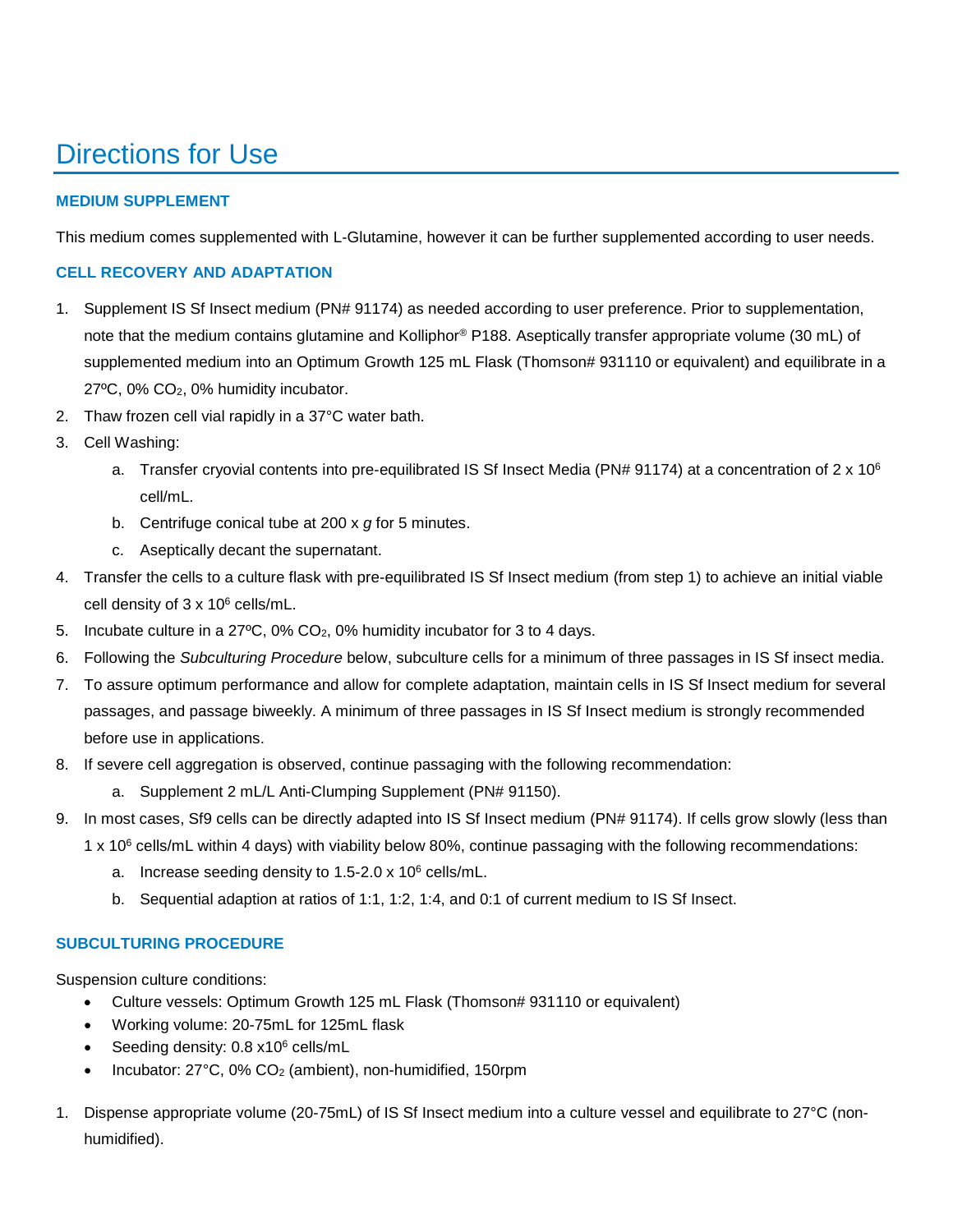- 2. Seed cells into culture vessel at 0.8 x10<sup>6</sup> viable cells/mL. It is important for the cells to be in logarithmic phase of growth with at least 90% viability before passaging. Following passaging, wait at least 15 minutes to count insect cultures.
- 3. Incubate cultures for 3-5 days or until the viable cell density reaches  $8-10 \times 10^6$  viable cells/mL, at which point subculturing is required (repeat of the above recommended steps).

#### **CRYOPRESERVATION**

- 1. Prepare required volume of freezing medium (95% cold IS Sf Insect medium + 5% sterile DMSO). Keep at 4°C until ready to use.
- 2. Centrifuge appropriate number of healthy cells at 200 x g for 5 minutes. Decant or aspirate the supernatant without disturbing the cell pellet.
- 3. Re-suspend cells in cold freezing medium at a density of 2 x107 viable cells/mL (or desired cell density based on user needs)
- 4. Aliquot 1 mL/vial (or desired volume) into sterile cryovials.
- 5. Gradually lower the temperature of the vials to -80°C at a rate of -1°C/minute in an appropriate freezing container.
- 6. Once cells reach -80°C, transfer to liquid nitrogen vapor phase for long-term storage.

### Example Data

#### **HIGH DENSITY CULTURE**

IS Sf Insect enables high viable cell density of Sf9 culture compared to commercially available media. Sf9 cells were cultured in Optimum Growth 125 mL Flask (Thomson #931110) at a working volume of 20mL per flask, and seeding density of 0.8 x 10<sup>6</sup> cells/mL in a 27°C, 0% CO<sub>2</sub>, no humidity incubator. The rotation speed was set at 150 rpm.



Figure 1. IS Sf Insect supports Sf9 and Sf21 high density cell cultures compared to other commercial serum-free insect cell media. Viable cell density (VCD) of Sf9 (A) and VCD of Sf21 (B) cells were measured for Sf9 and Sf21 cells cultured in IS Sf Insect, Supplier 1 animal component-free (ACF) or animal-derived (AD) media, or Supplier 2 ACF medium. Sf9 and Sf21 cells were cultured in Optimum Growth 125 mL Flask (Thomson #931110) at a working volume of 20mL per flask, and seeding density of 0.8 x 10<sup>6</sup> cells/mL for Sf9 and 1.0 x 10<sup>6</sup> cells/mL for Sf21 in a 27°C, 0% CO<sub>2</sub>, no humidity incubator. The rotation speed was set at 150 rpm. Data shown represents the average of four replicate cultures.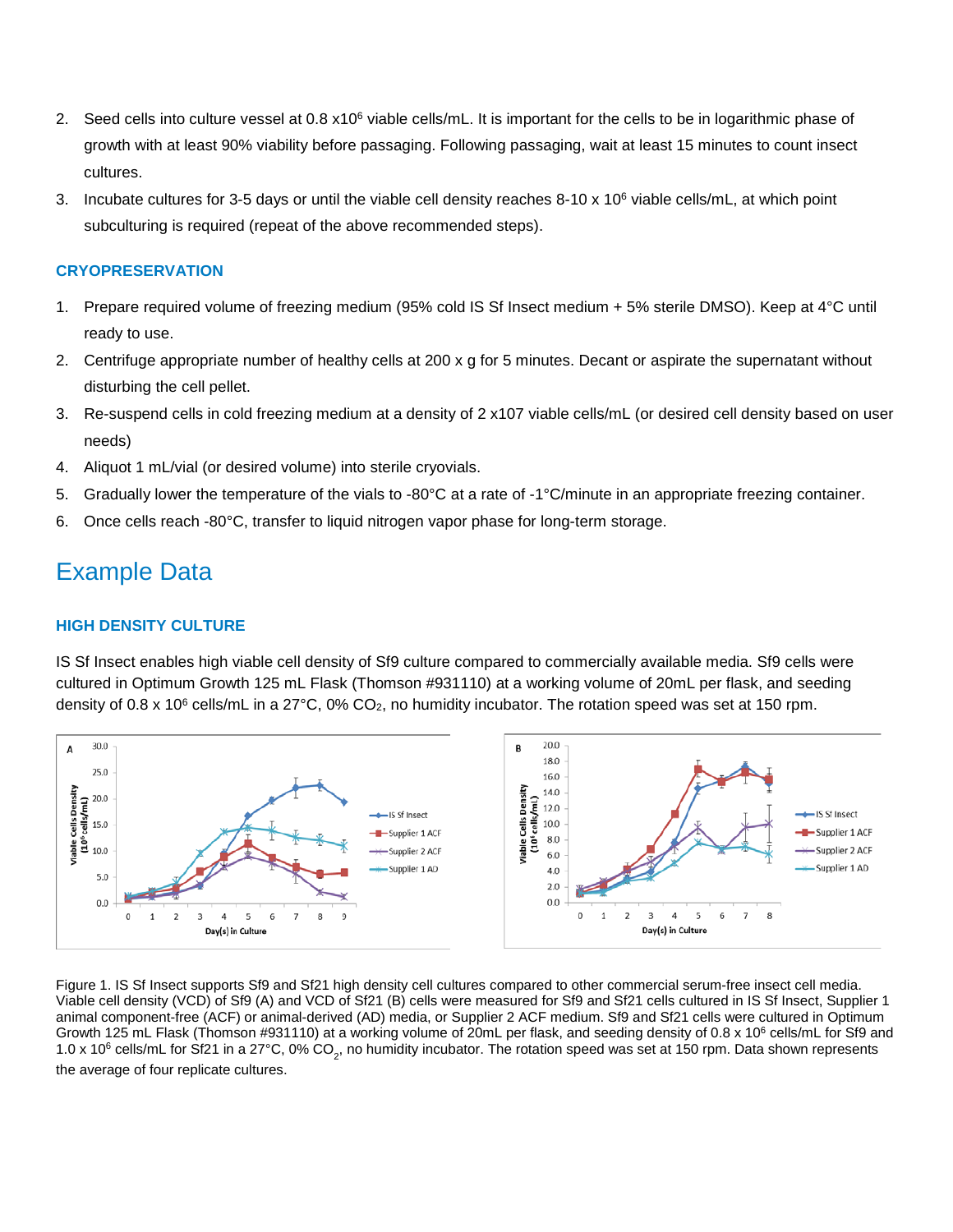#### **TRANSIENT PROTEIN EXPRESSION**

Since optimal transfection parameters may vary based on a number of factors (cell type, method of transfection and DNA source), it is highly encouraged that parameters are optimized prior to use based on user specifications. The following transient transfection protocol can be used as a general guideline to begin optimization work.

Recommended culture conditions:

- Cells: Sf9 or Sf21 cells
- Medium: IS Sf Insect
- Culture vessels: Thompson 125 mL polycarbonate shake flask
- Working Volume: 20-75 mL
- Seeding density: 0.8 x10<sup>6</sup> cells/mL
- Rotation speed: 150 rpm
- Incubator: 27°C, 0% CO2, no humidity
	- 1. Count insect cells using preferred cell counting equipment.
	- 2. Follow the aforementioned sub-culturing directions to achieve a seeding density of 0.8 x10<sup>6</sup> cells/mL.
	- 3. To assure optimum performance and allow for complete adaptation, maintain cells in IS Sf Insect medium for several passages, and passage biweekly. A minimum of three passages in IS Sf Insect medium is strongly recommended before use.
	- 4. Prior to transfection, cells must be sub-cultured to an adequate density for achieving the desired MOI.
	- 5. Transfect cells with the desired volume of viral stock.
	- 6. Count cells 15 minutes after post-transfection incubation.
	- 7. Incubate cells for 3 days after transfection, and measure cell density once every 24 hours.
	- 8. On the third day post-transfection, analyze cultures for transient protein expression (this can be done by a variety of methods including, but not limited to ELISA, Western blot, fluorescence microscopy or flow cytometry).



Figure 2. IS Sf Insect supports high infection rates by BEVS and protein yields compared to other commercial serum-free insect cell media. Sf9 and Sf21 cells were infected with BEVS expressing Vascular Endothelial Growth Factor (VEGF) on Day 0 (Sf9: MOI=0.1, Sf21: MOI=0.5). Infection efficiencies were measured by the percentage of cells expressing GFP (A) through flow cytometry on Day 3 post-infection. The protein yields were measured by VEGF ELISA (B), performed also on Day 3 post-infection. Data shown in B were normalized against the average VEGF value expressed in IS Sf Insect. Sf9 cells and Sf21 cells were cultured in Optimum Growth 125 mL Flask (Thomson #931110) at a working volume of 20mL per flask, and seeding density of 0.8 x 10<sup>6</sup> cells/mL (Sf9) and 1.0 x 10<sup>6</sup> cells/mL (Sf21) in a 27°C, 0% CO2, no humidity incubator. The rotation speed was set at 150 rpm. Data shown above represent the average of four replicate cultures.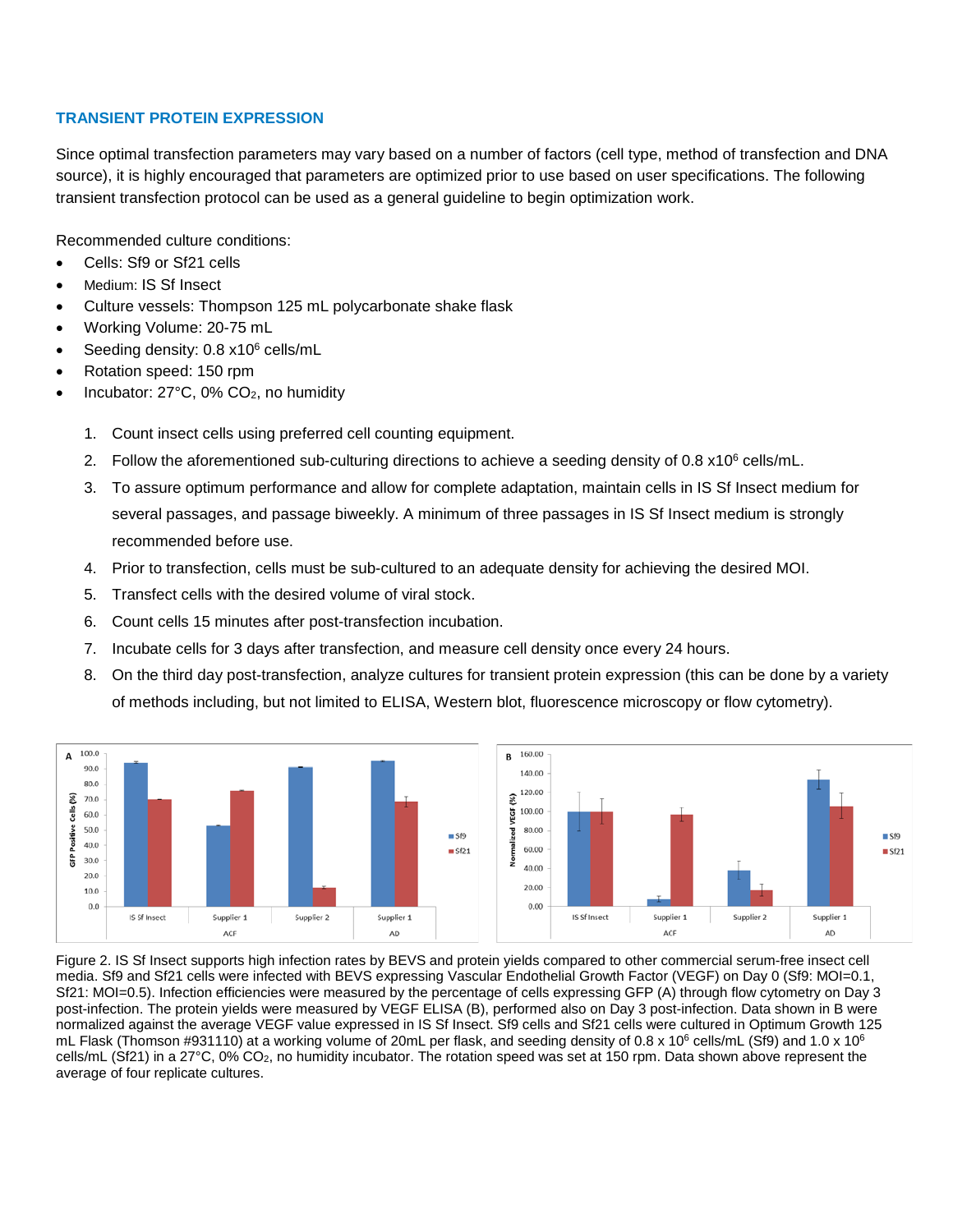## Related Products

| $\blacksquare$ Catalog # | Product <sup>1</sup>            | Size  |
|--------------------------|---------------------------------|-------|
| 91150                    | <b>Anti-Clumping Supplement</b> | 50 mL |